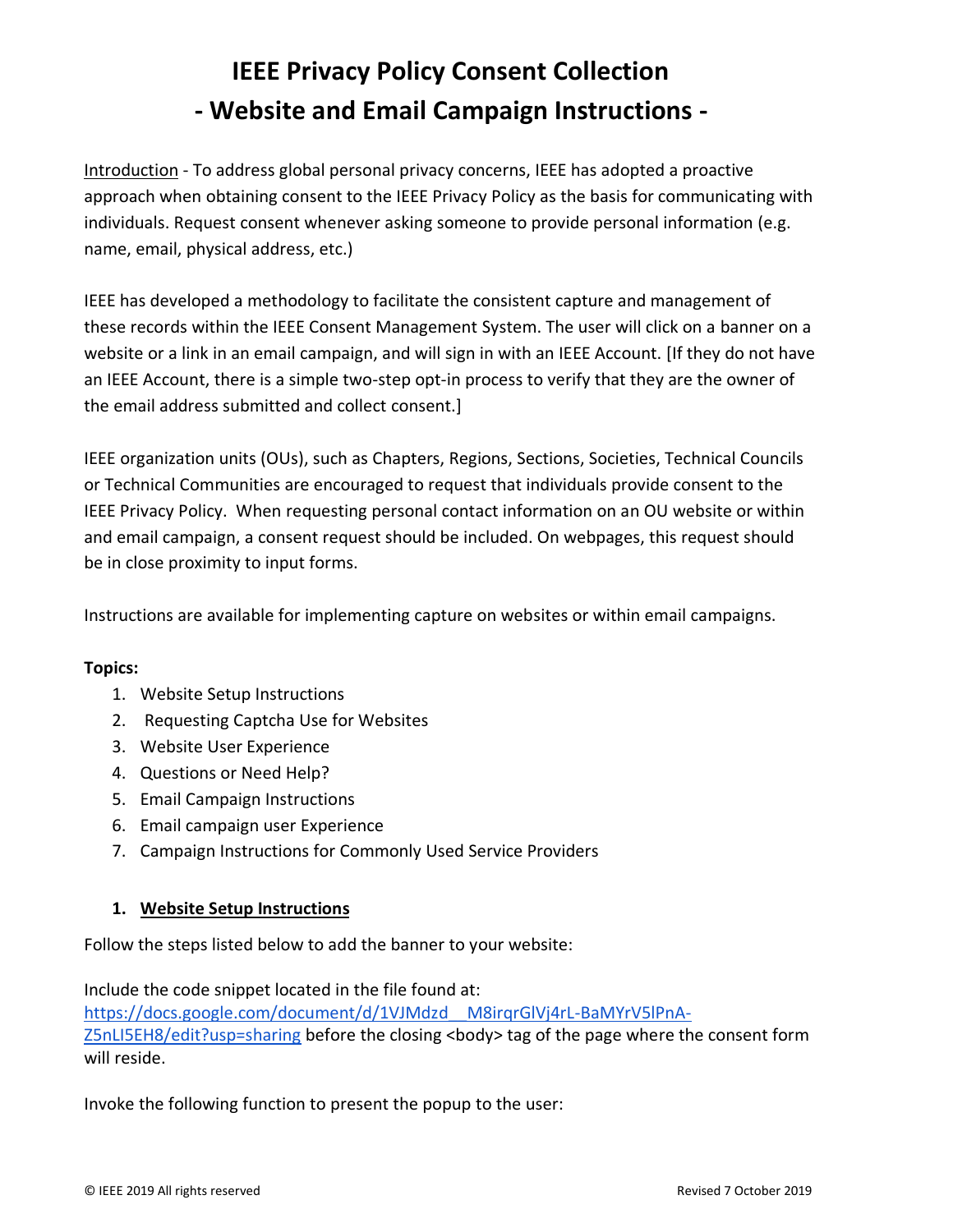ieeePreferenceCenterCP.showPrefInfo(<consents>,<subscriptions>,<OU Name>,<Return web site URL>,<URL of the OU Logo>);

HTML and Javascript example: Invoke with onClick event handler : <a href="#" onClick="ieeePreferenceCenterCP.showPrefInfo(<consents>,<subscriptions>,<OU Name>,<Return web site URL>,<URL of the OU Logo>)">Link text</a>

Javascript: // create a link or HTML element with ID <a href="#" id="invokeConsentScript">Link Text</a>

// get the element by ID var el = document.getElementById('invokeConsentScript');

// attach a click event to this element that calls the preference center function el.onclick = function(){ieeePreferenceCenterCP.showPrefInfo(<consents>,<subscriptions>,<OU Name>,<Return web site URL>,<URL of the OU Logo>)}

The specifications of the parameters are:

<consents> - The first parameter is a comma-delimited list of consent codes from the CMS / IEEE Consent Management System, applicable to the web site in question.

To pass an empty parameter use ''.

<subscriptions> - The second parameter should be left empty. To pass an empty parameter use  $^{\prime\prime}$ .

<OU Name> - The third parameter is the name of the IEEE Organizational Unit (OU) [Society, Technical Community, Geographic Unit etc.] the web site belongs to.

To pass an empty parameter use ''.

If this parameter is not provided "IEEE" will be displayed in the initial form, email to the user, and preference center.

<Return web site URL> - The fourth parameter is the URL of the website or specific page the user will be redirected to after submitting their preferences.

To pass an empty parameter use ''.

- If this parameter is not provided the user will be returned to IEEE.org after submitting their preferences.

<URL of the OU Logo> - The fifth parameter is the URL of the OU image/logo.

To pass an empty parameter use ''.

- If this parameter is not provided no image will be displayed in the email to the user.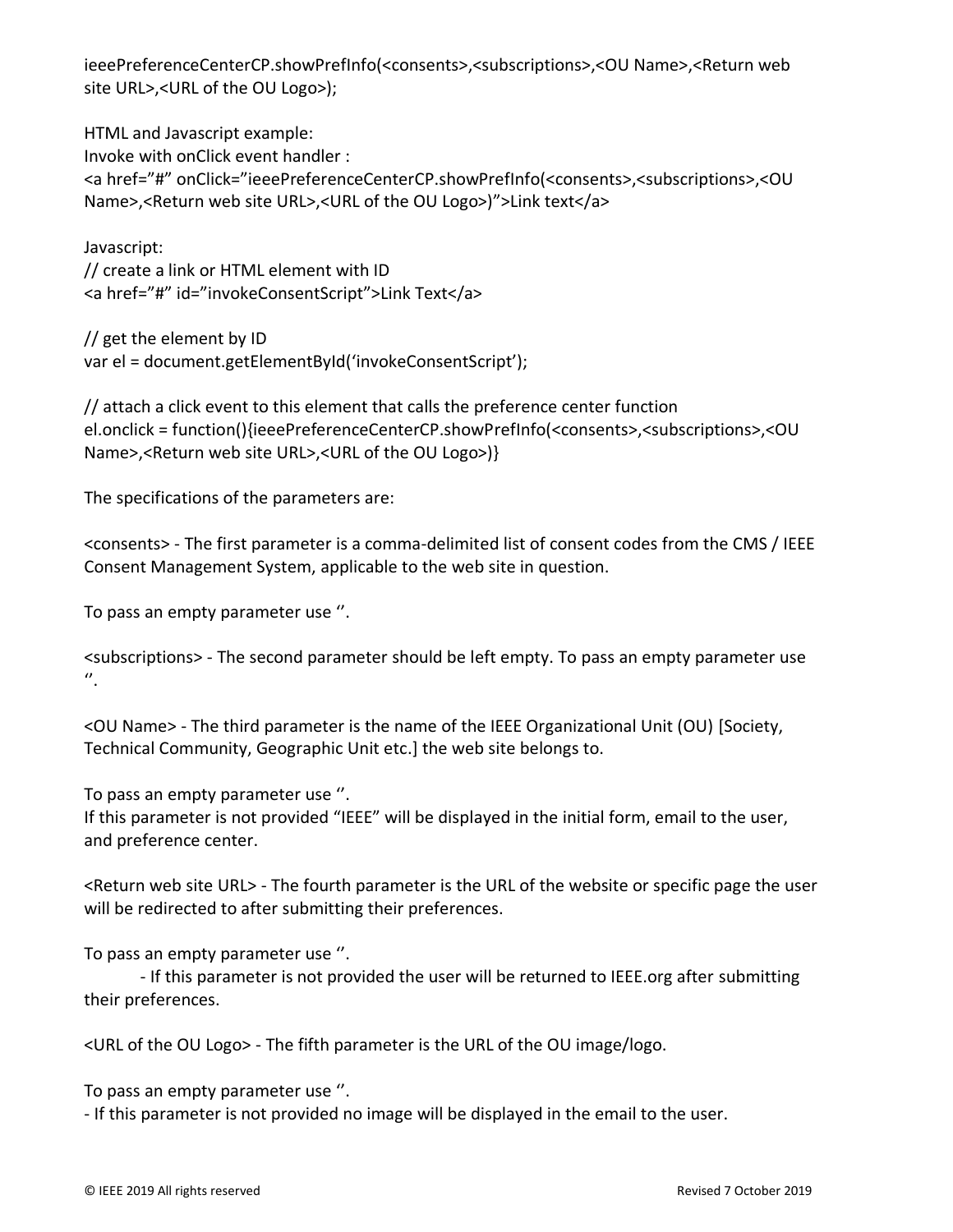At least one of parameters #1 and #2 must be specified. Parameter #'s 3, 4 and 5 are optional. (At this time, it is recommended that #3 and #5 not be specified)

A few examples: ieeePreferenceCenterCP.showPrefInfo(", 'ta\_cis011\_gm\_optin','TA Society','https://www.example.com/path/to/return-page','');

ieeePreferenceCenterCP.showPrefInfo('ieee\_privacy\_policy,ieee\_event\_tos', 'ta\_cis011\_gm\_optin','IEEE Computational Intelligence Society',['https://www.example.com/path/to/return-page'](https://tadev.ieee.org/cis),");

## **2. Requesting Captcha Use**

IEEE has instituted the use of Captcha (a type of challenge–response test) on websites to determine whether the user is human and reduce robotic activity. When IEEE Privacy Consent Collection is placed on a website, Captcha must be implemented. To request Captcha use, follow the Instructions based on your IEEE role.

**IEEE Members and Volunteers** - Visit the [IEEE Support Center](https://supportcenter.ieee.org/) and Submit a Question or conduct a Live Chat with an associate requesting Captcha Use. You will receive a Reference Number for your Captcha Use Request.

Provide the address(es) of the web site(s) in question. Please allow approximately 48 hours to contact upon completion.

**IEEE Staff** - Create an [IEEE HelpDesk](https://helpdesk.ieee.org/) service request for the application "*Preference Portal"* to allow the use of Captcha in the web site in question. The instructions for creating the request can be found [here.](https://docs.google.com/document/d/1acjpGGI8JCxlMVQGUIonNPwgsubG2fEGIda1P3TdT_U/edit?usp=sharing)

A single request can be submitted for multiple websites.

Web Addresses - The address of each web site in question has to be specified in the following format - <protocol>://<website domain>.

Following are some examples: https://www.ieee.org https://www.standards.ieee.org https://www.computer.org

**Email** - Captcha is not needed for email campaigns since user interactions begin within his/her email and there is no chance of a robotic activity.

## **3. Website User Experience (OU name not displayed)**

The sequence of screenshots below reflects the user experience from clicking on a website through confirming communication preferences and policies.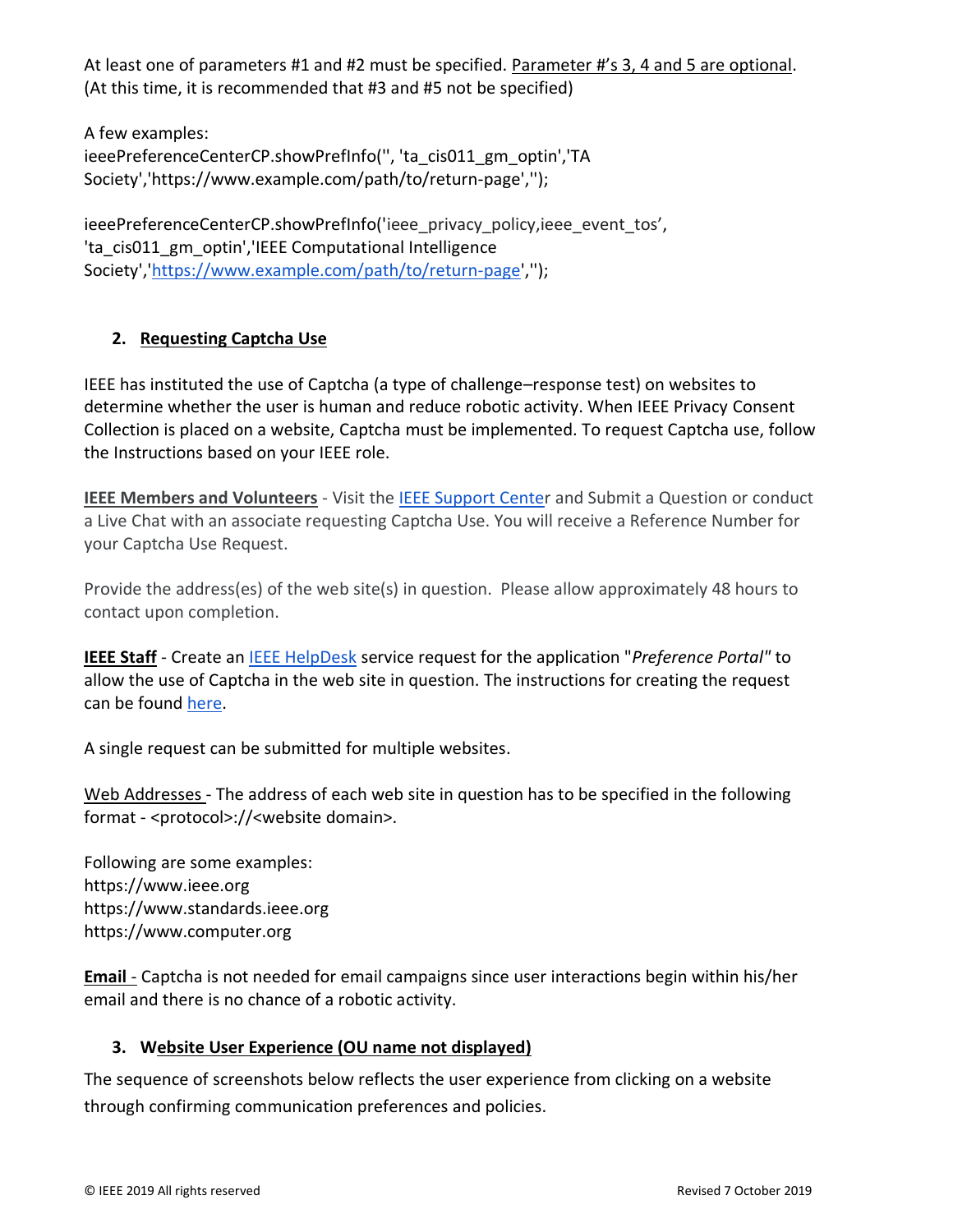**Example:** ieeePreferenceCenterCP.showPrefInfo('',

'ta\_cis011\_gm\_optin','','https://www.example.com/path/to/return-page','');

**a. Information entry form, Organization Unit (OU name not displayed)** 

| provide the information below. |                              | If you would like to receive information about products, services and events, please |
|--------------------------------|------------------------------|--------------------------------------------------------------------------------------|
| <b>First Name:</b>             |                              |                                                                                      |
| Last Name:                     |                              |                                                                                      |
| Email:                         |                              |                                                                                      |
| I'm not a robot                | reCAPTCHA<br>Privacy - Terms |                                                                                      |
|                                |                              | Cancel<br><b>Submit</b>                                                              |

## **b. Submission confirmation, Organization Unit (OU name not displayed)**

| <b>Thank You!</b>                                                                                                                                              |  |
|----------------------------------------------------------------------------------------------------------------------------------------------------------------|--|
| You have been sent an email requesting confirmation of your interest in receiving<br>information. Please click the link in your email to complete the process. |  |
| Ok                                                                                                                                                             |  |

**c. Confirmation / verification email, Organization Unit (OU name not displayed)**



**d. IEEE Privacy Portal, Organization Unit (OU name not displayed)** 

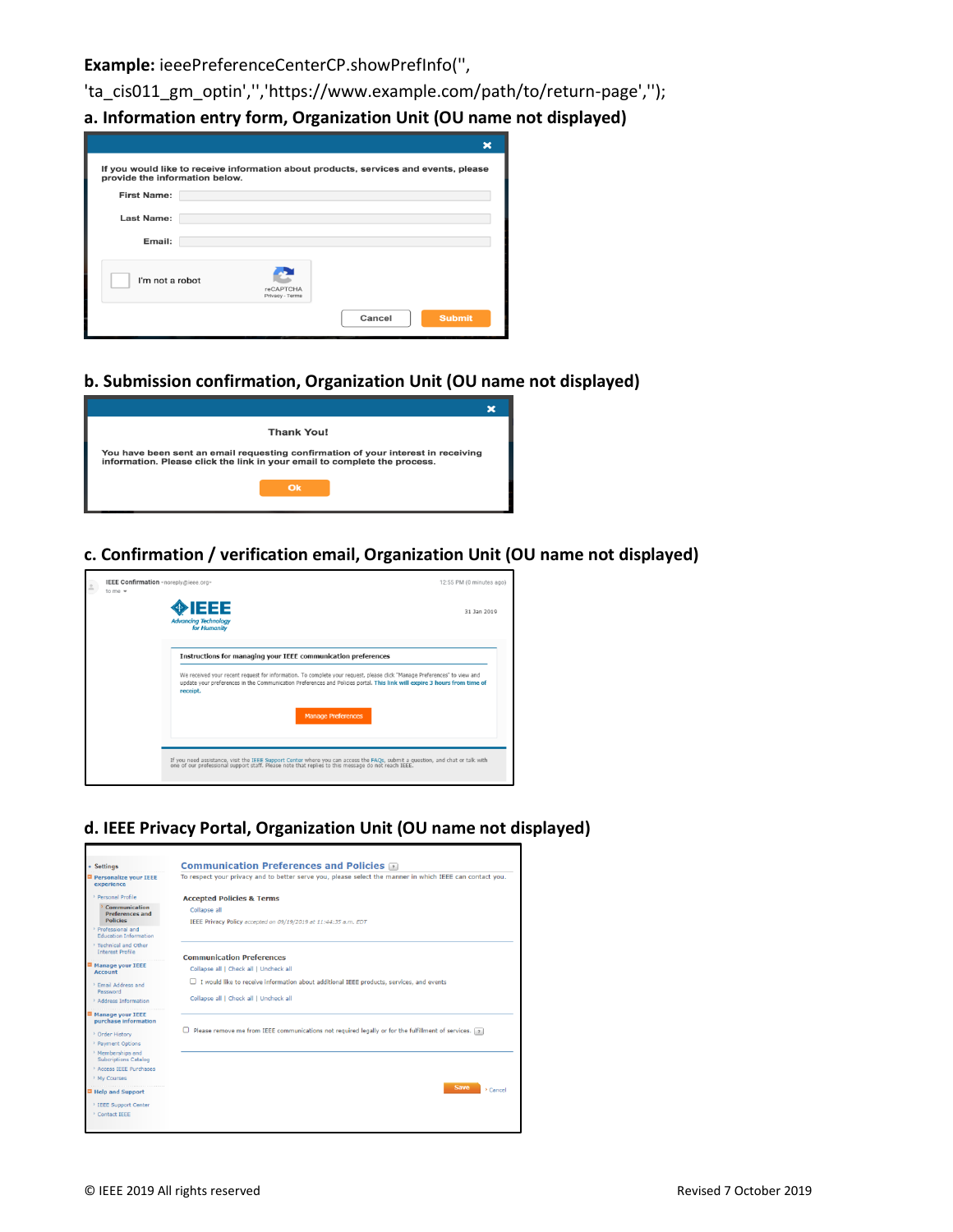## **e. Confirmation / Thank you message Organization Unit (OU name not displayed)**

| r communication preferences have been saved. You may want to close your browser window.<br><b>Thank You!</b> |  |
|--------------------------------------------------------------------------------------------------------------|--|
| Your preferences has been saved.<br>Continue                                                                 |  |

## **4. Questions or Need Help?**

**IEEE Members and Volunteers** - If you are having trouble in using these instructions please visit the [IEEE Support Center](https://supportcenter.ieee.org/) and Submit a Question or conduct a Live Chat with an associate. Describe the problem, noting that it is related to the application **"***Preference Portal."* You will receive a Reference Number for your service request.

**IEEE Staff** - If you are experiencing any difficulty using these instructions, please submit an IEEE [Help Desk](https://helpdesk.ieee.org/) ticket. Describe the problem and note that it is related to the application *"Preference*  **Portal.**" The request will be routed to the appropriate person to provide the assistance needed.

## **Email Campaign Setup**

IEEE OUs may have lists of non-member individuals that they communicate with regarding a specific activity (such as a conference, education program, or webinar series). Some of these individuals may be interested in learning more about additional topics.

Including a link to the IEEE Privacy Policy within an email communication, can make the process simple and efficient.

*Example*: YES, **I would like to receive information and updates about IEEE events, products and services.**

## **5. Email Campaign Instructions**

To capture IEEE Privacy Policy consent a URL in the following format must be embedded in email campaigns to initiate the process:

● https://www.ieee.org/ieeeprivacyportal/app/managePreferencesByEmail?firstName=**<First Name>**&lastName=**<Last Name>**&email=**<E-mail Address>**&societyName=**<OU Name>**&societyUrl=**<Return web site address>**&sub=**<To pass an empty parameter use ''.>**&con=**<Comma-delimited list of consents>**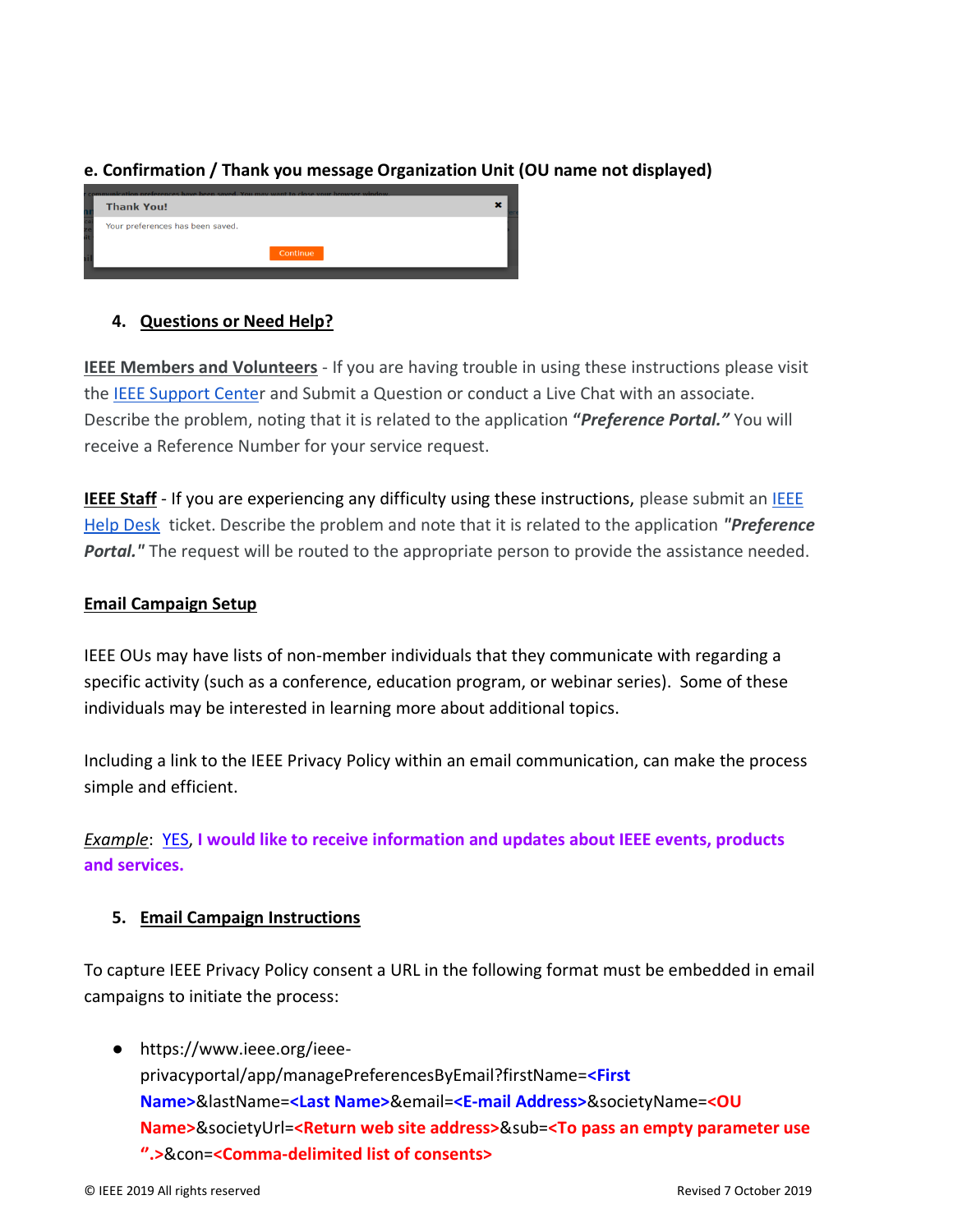- ❏ The values in **blue** should be personalized for each user targeted by the campaign.
- ❏ The values in **red** should be customized for each campaign.
	- $\Box$  Return website address = the website you want users sent after completing the submission
	- ❏ **Comma-delimited list of subscriptions - Leave empty**
	- ❏ **Comma-delimited list of consents - Unique**

#### **Notes:**

- 1. **firstName**, **lastName** and **email** are required parameters
- *2. societyName and societyURL are optional. (At this time, it is recommended that societyName and societyURL not be specified)*
	- If **societyURL** is not assigned a value, upon saving the preferences, the user is redirected to the main IEEE web site [\(www.ieee.org\)](http://www.ieee.org/)
- 3. At least **sub** or **con** is required, both are allowable.

#### **6. User Experience after clicking on a campaign URL**

#### **a. Information entry form, with Captcha challenge**

| provide the information below.<br><b>First Name:</b> |                              |  |
|------------------------------------------------------|------------------------------|--|
|                                                      |                              |  |
| Last Name:                                           |                              |  |
| Email:                                               |                              |  |
| I'm not a robot                                      |                              |  |
|                                                      | reCAPTCHA<br>Privacy - Terms |  |

#### **b. Submission confirmation screen**



**c. Confirmation / Verification Email**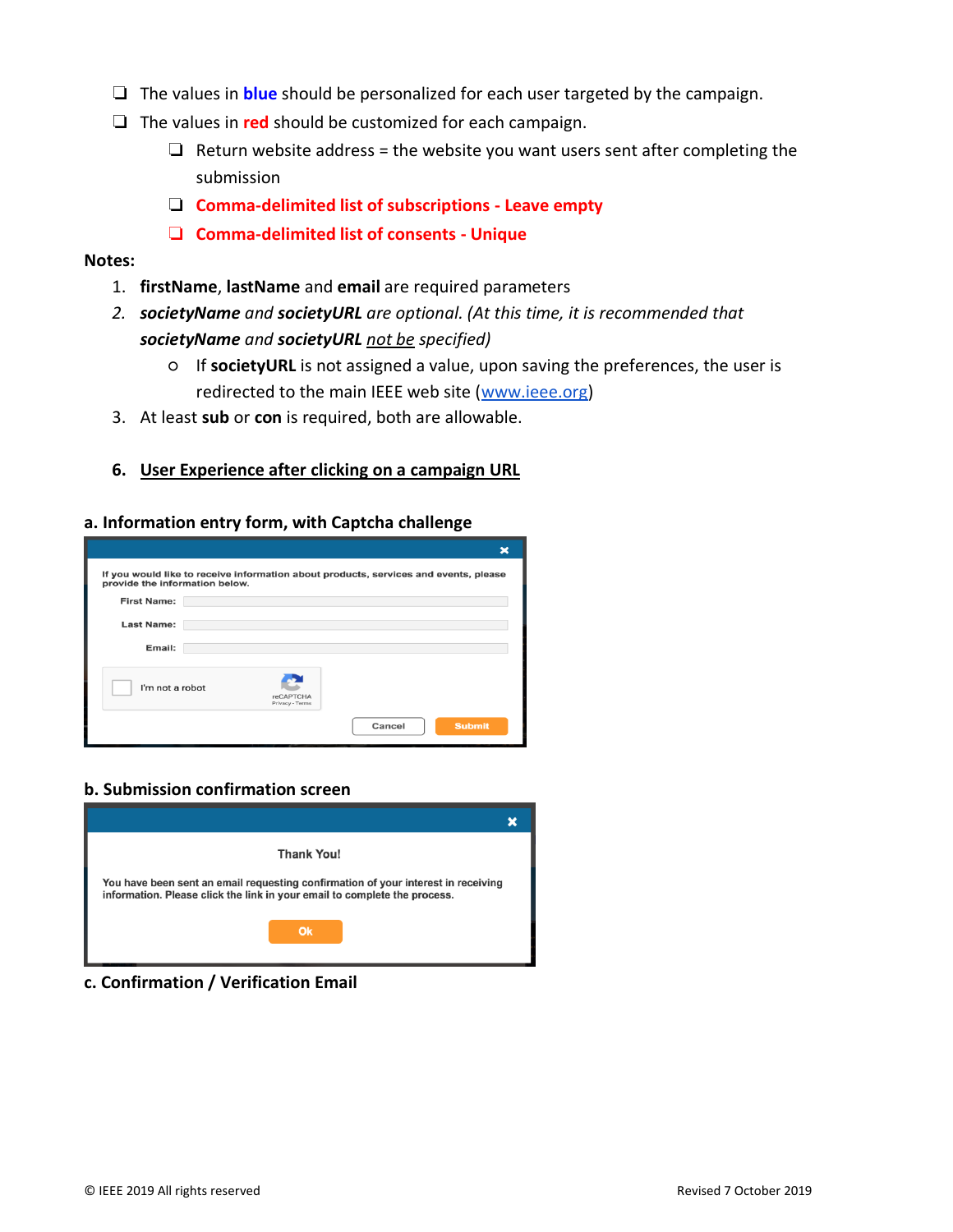

#### **d. IEEE Privacy Portal - Communication Preferences and Policies**

| <b>Communication Preferences and Policies</b>                                                                                                                                                                                                                                                | View All Preferences |
|----------------------------------------------------------------------------------------------------------------------------------------------------------------------------------------------------------------------------------------------------------------------------------------------|----------------------|
| We received your recent request for information from the IEEE Computational Intelligence Society. To complete your request, please<br>finalize your selections below and click "Save". If you have not already accepted the IEEE Privacy Policy you must do so to<br>submit your selections. |                      |
| <b>Email Address:</b>                                                                                                                                                                                                                                                                        |                      |
| <b>Accepted Policies &amp; Terms</b>                                                                                                                                                                                                                                                         |                      |
| Collapse all<br>IEEE Privacy Policy accepted on 10/04/2018 at 9:30:15 a.m. EDT [2]                                                                                                                                                                                                           |                      |
|                                                                                                                                                                                                                                                                                              |                      |
| <b>Communication Preferences</b>                                                                                                                                                                                                                                                             |                      |
| Collapse all   Check all   Uncheck all                                                                                                                                                                                                                                                       |                      |
| $\Box$ Community Engagement                                                                                                                                                                                                                                                                  |                      |
| Z IEEE Computational Intelligence Society Information and Updates                                                                                                                                                                                                                            |                      |
| Collapse all   Check all   Uncheck all                                                                                                                                                                                                                                                       |                      |
| $\Box$ Please remove me from any IEEE communications not required legally or for fulfillment of services. $\Box$                                                                                                                                                                             |                      |
|                                                                                                                                                                                                                                                                                              |                      |
|                                                                                                                                                                                                                                                                                              |                      |

## **e. Confirmation / Thank you message:**

| communication preferences have been saved. You may want to close your browser window.<br><b>Thank You!</b> |  |
|------------------------------------------------------------------------------------------------------------|--|
| Your preferences has been saved.<br>Continue                                                               |  |
|                                                                                                            |  |

## **7. Campaign Instructions for Commonly Used Service Providers**

Documentation on how to add dynamic content, relevant to populating the firstName, lastName, email in the privacy portal link.

For assistance or technical help with email campaigns, please contact your service provider.

#### **ConstantContact**

**<https://developer.constantcontact.com/docs/developer-guides/custom-content.html>**

#### **Higher Logic**

**[https://support.higherlogic.com/Content/IWantTo/Products/Optional/MA/Enterprise/Messa](https://support.higherlogic.com/Content/IWantTo/Products/Optional/MA/Enterprise/Messages/DynamicContent.htm?Highlight=adding%20dynamic%20content) [ges/DynamicContent.htm?Highlight=adding%20dynamic%20content](https://support.higherlogic.com/Content/IWantTo/Products/Optional/MA/Enterprise/Messages/DynamicContent.htm?Highlight=adding%20dynamic%20content)**